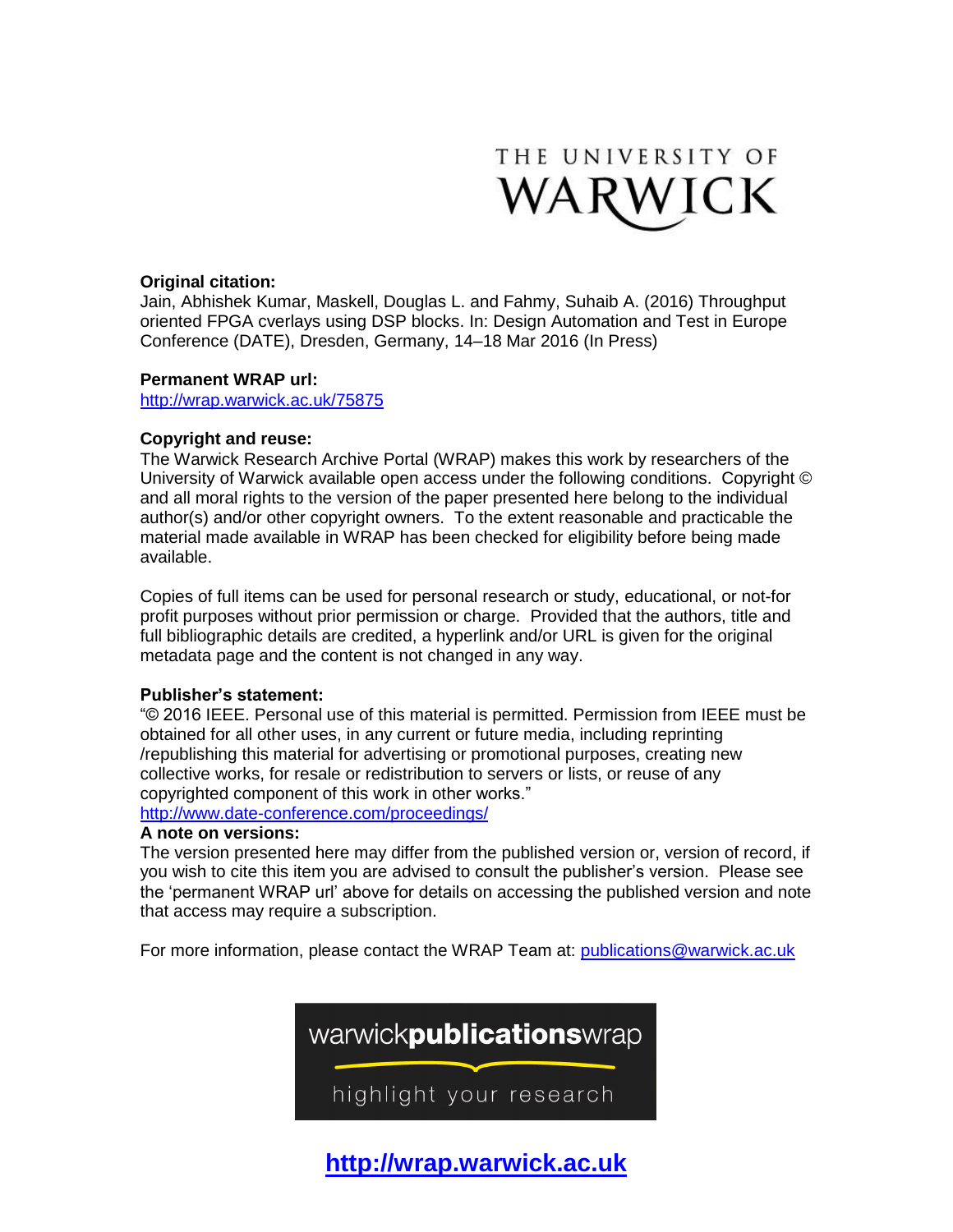# Throughput Oriented FPGA Overlays Using DSP Blocks

Abhishek Kumar Jain, Douglas L. Maskell School of Computer Engineering Nanyang Technological University, Singapore Email: {abhishek013,asdouglas}@ntu.edu.sg

Suhaib A. Fahmy School of Engineering University of Warwick, Coventry, UK Email: s.fahmy@warwick.ac.uk

*Abstract*—Design productivity is a major concern preventing the mainstream adoption of FPGAs. Overlay architectures have emerged as one possible solution to this challenge, offering fast compilation and software-like programmability. However, overlays typically suffer from area and performance overheads due to limited consideration for the underlying FPGA architecture. These overlays have often been of limited size, supporting only relatively small compute kernels. This paper examines the possibility of developing larger, more efficient, overlays using multiple DSP blocks and then maximising utilisation by mapping multiple instances of kernels simultaneously onto the overlay to exploit kernel level parallelism. We show a significant improvement in achievable overlay size and overlay utilisation, with a reduction of almost 70% in the overlay tile requirement compared to existing overlay architectures, an operating frequency in excess of 300 MHz, and kernel throughputs of almost 60 GOPS.

#### I. INTRODUCTION AND RELATED WORK

FPGAs have been shown to be suitable for computational acceleration in a wide range of applications. However, they are typically restricted to niche applications with the difficulty of hardware design, long compilation times, and design productivity being major issues preventing the mainstream adoption of FPGA based accelerators in general purpose computing. High-level synthesis (HLS) is a promising techniques for addressing the design productivity problem. However, achieving the desired performance often still requires detailed lowlevel design engineering effort that is difficult for non-experts. Even as HLS tools improve in design efficiency, prohibitive compilation times (specifically the place and route times in the backend flow) still limit productivity and mainstream adoption [1]. Hence, there is a growing need to make FPGAs more accessible to application developers who are accustomed to software API abstractions and fast development cycles. Researchers have approached this problem from many angles, including through the use of precompiled hard macros [2], partial reconfiguration, and overlay architectures.

Overlay architectures are an attractive solution for hardware acceleration of compute kernels on FPGAs because of their improved design productivity, by virtue of fast compilation, software-like programmability and run-time management, and high-level design abstraction [3], [4], [5], [6], [7], [8]. Other advantages include application portability across devices, better design reuse, and rapid reconfiguration that is orders of magnitude faster than partial reconfiguration on fine-grained FPGAs. However, when implemented on top of a fine grained FPGA, there is often a significant cost in terms of area and performance due to limited consideration for the underlying FPGA architecture. These overheads currently limit the use of overlays to relatively small compute kernels, preventing their realistic use in practical FPGA-based systems. Current

research is attempting to reduce area overheads while improving performance, as we summarize next.

QUKU is a reconfigurable coarse grained overlay architecture [6] with a fixed configuration array of processing elements (PEs) interconnected via an application specific customized interconnect. QUKU achieved a frequency of 175 MHz on a Xilinx Virtex-4 LX25, with a  $1000 \times$  reduction in configuration data sizes and configuration times compared to standard FPGA implementations.

The VDR overlay [7] is an array of heterogeneous PEs interconnected by programmable switches. A newer architecture optimized for high frequency and throughput [8] consisted of a  $24\times16$  array with a nearest-neighbour-connected mesh of 214 routing cells and 170 heterogeneous functional units (FUs). The overlay consumes 75% of a Stratix IV 210K ALMs, with the routing network using 90% of resources. A frequency of 355 MHz and a peak throughput of 60 Giga-operations/s (GOPS) was reported.

The Intermediate Fabric (IF) [3], [9] overlay was proposed to support near-instantaneous placement and routing. It consists of 192 heterogeneous functional units with a 16 bit datapath. The IF in [9] exhibited a  $700\times$  improvement in compilation time compared to vendor tools at the cost of approximately 40% extra resources, but with a frequency of 125 MHz suffered from relatively low throughput. IF was also mapped to a Xilinx XC5VLX330 FPGA, along with a low overhead version of the interconnect [10]. The original  $14\times14$ IF used 44% of the LUTs with a frequency of 131 MHz while the optimized IF used 24% of the LUTs with a frequency of 148 MHz.

The DySER [5] coarse grained overlay architecture is a heterogeneous array of 64 functional units interconnected with a circuit-switched mesh network. It was implemented on a Xilinx XC5VLX110T FPGA along with an OpenSPARC T1 processor [5]. However it was only possible to fit a  $2\times2$  32bit, a  $4\times4$  8-bit, or an  $8\times8$  2-bit DySER overlay on the device. An adapted version of a  $6\times6$  16-bit DySER overlay was implemented on a Xilinx Zynq-7020 [11] by optimising the functional units around the Xilinx DSP blocks.

An overlay architecture with FUs based on Xilinx DSP blocks was proposed in [12]. The overlay combines multiple kernel operations in a single tile mapped to DSP blocks resulting in a significant reduction in the number of FUs required, and hence the routing overhead. A frequency of 370 MHz with throughputs better than a direct implementation using Xilinx Vivado HLS were reported.

In reviewing the literature, we find that many overlays are developed with little consideration for the underlying FPGA architecture. Previous work has demonstrated that the DSPrich FPGA fabrics in modern devices can support general purpose processing at near to DSP block theoretical lim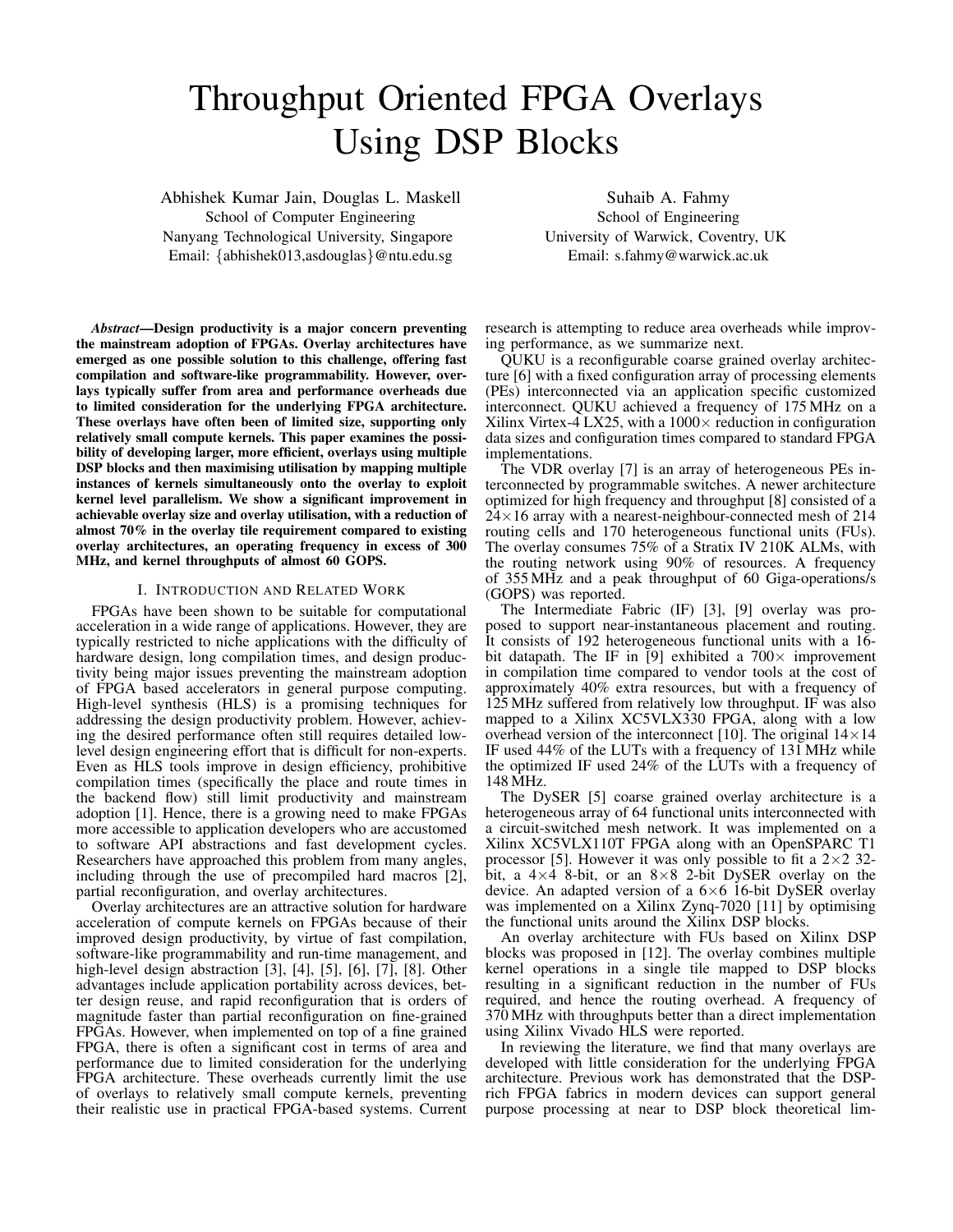its [13], [14]. This has resulted in the development of overlays with improved frequency and throughput [8], [12], however, these overlays still suffer from significant resource overheads, specifically in the routing network. While techniques such as runtime LUT content manipulation [15] and interconnect multiplexing [16] can reduce routing network overheads, they become unsuitable as the overlay frequency approaches the theoretical limit of the FPGA fabric.

Another problem is that different applications require different sized overlays, with an overlay large enough to satisfy the requirements of larger kernels being heavily underutilized when a small kernel is executing. To avoid underutilization, other researchers have proposed using multiple instances of small overlays for smaller kernels and a large overlay for larger kernels, reconfiguring the FPGA fabric at runtime based on kernel requirements [17]. However, this approach negates a key advantage of overlay architectures, specifically rapid configuration to support fast switching of kernels. Reconfiguring the FPGA fabric takes orders of magnitude more time than a kernel context switch.

In this paper, we take the approach of building a single large overlay and mapping multiple instances of kernels, possibly replicated, to the overlay to achieve effective utilization of resources. We also improve the compute-to-interconnect resource usage ratio by using multiple DSP blocks inside the FU. Efficient resource utilisation, both in terms of the optimum number of DSP blocks that can be used in an FU and the mapping of multiple applications to the new architecture, requires investigation. As such, we firstly analyse the characteristics of a number of compute kernels from the literature to ascertain the suitability of mapping multiple versions to the new DSPrich overlay. We then use a vendor-independent mapping to our overlay architecture and show how it significantly improves the scalability and performance of coarse-grained overlays while achieving better utilization of available resources.

## II. ANALYSIS OF COMPUTE KERNELS

Most benchmarks used to analyse the performance of overlays are relatively small, limited by small overlay sizes. As FPGAs have increased in size, these benchmarks are no longer sufficient to fully test newer more efficient overlays. We have compiled a benchmark set (shown in Table I) containing a number of compute kernels from the literature [12], [18], [19], [20].

Table I shows the characteristics of the kernels after extracting the data flow graphs (DFGs), including the number of I/O nodes, graph edges, operation nodes, average parallelism, graph depth, and graph width. The graph depth is the critical path length of the graph, while the graph width is the maximum number of nodes that can execute concurrently, both of which impact the ability to efficiently map a kernel to the overlay. The average parallelism is the ratio of the total number of operations and the graph depth.

Mapping these kernels to DSP blocks allows us to reduce the number of functional units required by combining simple arithmetic operations into the more complex compound instructions supported by the DSP block. We perform this transformation on all of the kernels and re-analyse the benchmark characteristics for DSP-aware DFGs (in brackets in Table I). It is clear from the *op nodes* column that an overlay with at least 25 DSP blocks is needed to accommodate all benchmarks, down from 44 for single operation nodes ignoring DSP block capabilities.

While DSP aware mapping does reduce the number of FUs required, I/O requirements remain unchanged. Additionally, using a large overlay and mapping multiple instances of the smaller kernels to it impacts the availability of both compute and I/O resources. As the size of an island-style overlay increases, the number of I/O interfaces grows linearly while the number of compute tiles grow quadratically. Thus, an  $N \times N$  overlay supports  $N^2$  FUs, but as the I/O is determined by the overlay perimeter it is proportional to  $N$  (e.g.  $4N$ , 8N, 12N depending on the number of I/O nodes per tile). The scalability curves for three different architectures with different numbers of I/O nodes per tile, assuming single DSP block based FU, are shown in Fig. 1. Here, an  $8 \times 8$  4N overlay is limited to 64 DSP nodes and 32 I/O nodes, while an  $8\times88N$  overlay has 64 DSP nodes and 64 I/O nodes. Fig. 1 also shows plots of I/O vs DSP nodes required for multiple replicated instances of the compute kernels from Table I. It can be seen that the replicated kernels towards the top left are I/O bound and require more I/O nodes, as provided by the 8N and 12N architectures. However the kernels with points below the architecture curves are compute bound and can make use of the available FUs. For example, the replicated compute kernels towards the bottom right of Fig. 1 have a limited I/O requirement and can consume the majority of DSP blocks in a  $\overline{4}N$  architecture.

TABLE I: The Characteristics of the Benchmarks

|                  | Benchmark    | $1/O$ | DFG Characteristics (DSP-aware Characteristics) |        |       |              |        |
|------------------|--------------|-------|-------------------------------------------------|--------|-------|--------------|--------|
| No.              | Name         | nodes | graph                                           | op     | graph | average      | graph  |
|                  |              |       | edges                                           | nodes  | depth | parallelism  | width  |
| 1.               | chebyshev    | 1/1   | 12(10)                                          | 7(5)   | 7(5)  | 1.00(1.00)   | 1(1)   |
| 2.               | sgfilter     | 2/1   | 27(19)                                          | 18(10) | 9(5)  | 2.00(2.00)   | 4(3)   |
| 3.               | mibench      | 3/1   | 22(14)                                          | 13(6)  | 6(4)  | 2.16(1.50)   | 3(3)   |
| $\overline{4}$ . | qspline      | 7/1   | 50(46)                                          | 26(22) | 8(7)  | 3.25(3.14)   | 7(7)   |
| 5.               | poly1        | 2/1   | 15(12)                                          | 9(6)   | 4(3)  | 2.25(2.00)   | 4(4)   |
| 6.               | poly2        | 2/1   | 14(10)                                          | 9(6)   | 5(3)  | 1.80(2.00)   | 3(3)   |
| 7.               | poly3        | 6/1   | 17(13)                                          | 11(7)  | 5(3)  | 2.20(2.30)   | 4(4)   |
| 8.               | poly4        | 5/1   | 13(9)                                           | 6(3)   | 4(2)  | 1.50(1.50)   | 2(2)   |
| 9.               | poly5        | 3/1   | 43(28)                                          | 27(14) | 9(6)  | 3.00(2.30)   | 6(6)   |
| 10.              | poly6        | 3/1   | 72(51)                                          | 44(25) | 11(9) | 4.00(2.77)   | 11(10) |
| 11.              | poly7        | 3/1   | 62(44)                                          | 39(21) | 13(8) | 3.00(2.62)   | 10(7)  |
| 12.              | poly8        | 3/1   | 51(35)                                          | 32(17) | 11(5) | 2.90(3.40)   | 8(8)   |
| 13.              | fft          | 6/4   | 24(22)                                          | 10(8)  | 3(3)  | 3.33(2.66)   | 4(4)   |
| 14.              | kmeans       | 16/1  | 39(36)                                          | 23(20) | 9(7)  | 2.55(2.85)   | 8(8)   |
| 15.              | mm           | 16/1  | 31(24)                                          | 15(8)  | 8(8)  | 1.88(1.00)   | 8(1)   |
| 16.              | mri          | 11/2  | 24(20)                                          | 11(7)  | 6(5)  | 1.83(1.40)   | 4(2)   |
| 17.              | spmv         | 16/2  | 30(24)                                          | 14(8)  | 4(4)  | 3.50(2.00)   | 8(2)   |
| 18.              | stencil      | 15/2  | 30(24)                                          | 14(8)  | 5(3)  | 2.80(2.66)   | 6(4)   |
| 19.              | conv         | 24/8  | 40(32)                                          | 16(8)  | 2(1)  | 8.00(8.00)   | 8(8)   |
| 20.              | radar        | 10/2  | 18(16)                                          | 8(6)   | 3(3)  | 2.66(2.00)   | 4(2)   |
| 21.              | arf          | 26/2  | 58(50)                                          | 28(20) | 8(8)  | 3.50(2.50)   | 8(4)   |
| 22.              | fir2         | 17/1  | 47(32)                                          | 23(8)  | 9(8)  | 2.55(1.00)   | 8(1)   |
| 23.              | hornerbezier | 12/4  | 32(22)                                          | 14(8)  | 4(3)  | 3.50(2.66)   | 5(4)   |
| 24.              | motionvector | 25/4  | 52(40)                                          | 24(12) | 4(3)  | 6.00(4.00)   | 12(4)  |
| 25.              | atax         | 12/3  | 123(99)                                         | 60(36) | 6(6)  | 12.00(7.20)  | 27(9)  |
| 26.              | bicg         | 15/6  | 66(54)                                          | 30(18) | 3(3)  | 10.00(6.00)  | 18(6)  |
| 27.              | trmm         | 18/9  | 108(90)                                         | 54(36) | 4(4)  | 13.50(9.00)  | 27(9)  |
| 28.              | syrk         | 18/9  | 126(99)                                         | 72(45) | 5(4)  | 14.40(11.25) | 36(18) |

To determine the impact of adding additional compute nodes into the FU we re-examine the scalability curves for the  $4N$ architecture with an FU consisting of one, two and four DSP blocks, referred to as *4N-1D*, *4N-2D* and *4N-4D*, respectively. The resulting scalability curves, along with the I/O and DSP node requirements for replicated instances of the compute kernels are shown in Fig. 2. It can be seen that the *4N-4D* architecture is only suitable for a very small number of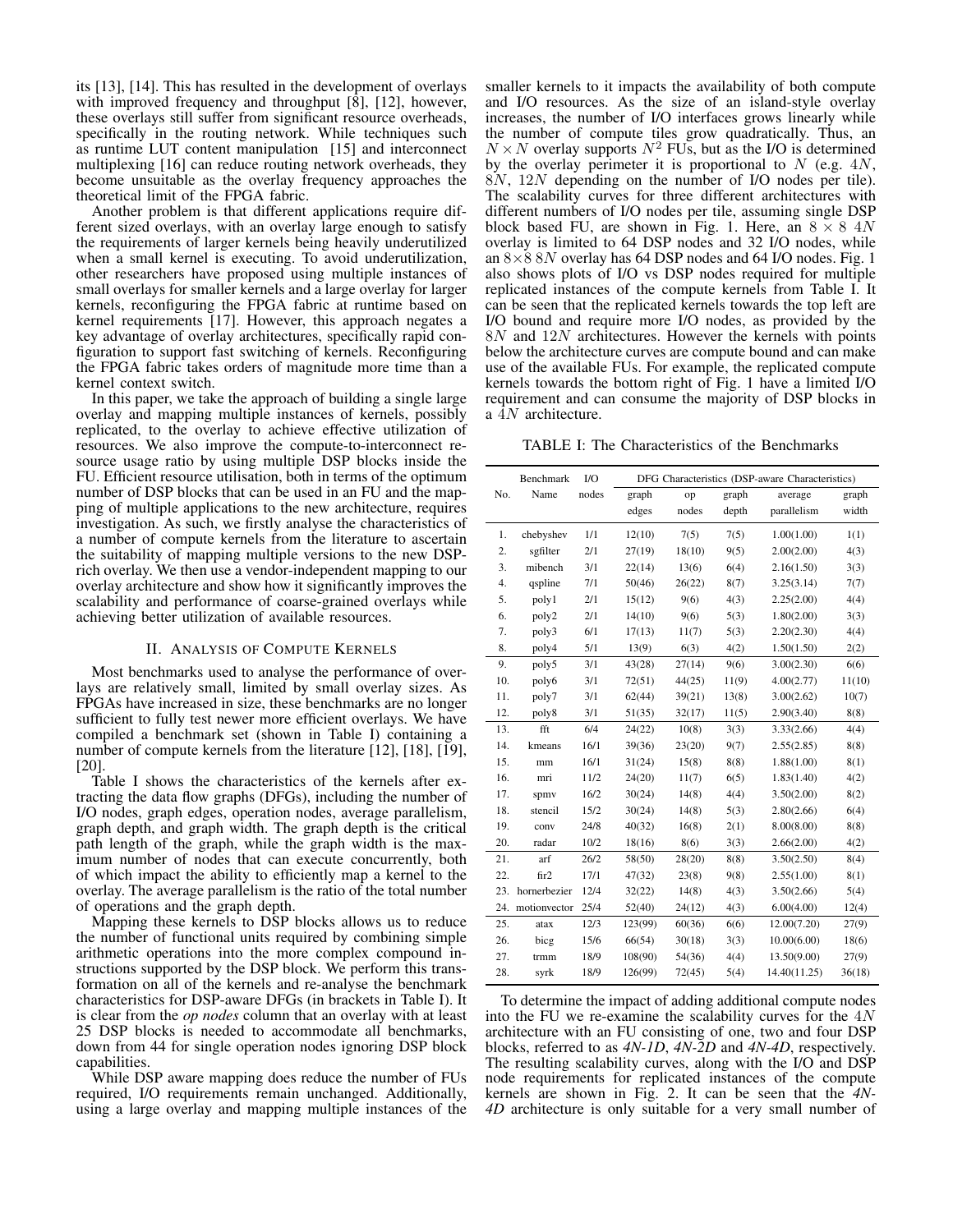

Fig. 1: I/O Scalability Analysis



Fig. 2: DSP Scalability Analysis (4N Architecture)



Fig. 3: DSP Scalability Analysis (8N Architecture)

kernels (those below the *4N-4D* curve), with a significant underutilization of DSP blocks for the other kernels, and is not considered further. Similarly, the scalability curves for the 8N architecture with an FU consisting of one, two, and four DSP blocks was also considered, referred to as *8N-1D*, *8N-2D* and *8N-4D* in Fig. 3, respectively.

The benefit of using a *4N-2D* over a *4N-1D* architecture, or an *8N-4D* over a *4N-1D* architecture, is the reduced cost of the routing network per DSP processing element. The FPGA resource cost of the *4N-2D* architecture is 100 Slices per DSP Block, compared to 160 Slices per DSP block for the *4N-1D* architecture. Thus, a 128 DSP block *4N-2D* overlay would consume 12.8K Slices while a 128 DSP block *4N-1D* overlay would consume 20.5K Slices. Due to the low cost of the *4N-*

*2D* architecture, an overlay with 128 DSP blocks can easily fit onto a Xilinx Zynq device having 13K Slices. In the next section, we describe the detailed architecture of the dual-DSP block based overlay and its associated mapping tool flow.

#### III. OVERLAY ARCHITECTURE AND MAPPING TOOL

We now examine the use of a cluster of DSP48E1 primitives as a programmable FU in an efficient overlay architecture targeting data-parallel compute kernels. We use a conventional tile-based island-style overlay architecture, similar to those in [5] and [9], where a tile consists of an FU and programmable routing resource, consisting of one switch box (SB), two connection boxes (CB)) and horizontal and vertical routing tracks, all 16-bits wide to support a 16-bit datapath. The number of tracks in a channel is referred to as the channel width (CW), and as this increases, application routing becomes easier but with a higher area overhead. Multiplexer-based connection boxes and switch boxes connect tracks to the FU and other tracks in intersecting channels, respectively.

#### *A. Functional Unit*

The functional unit provides the compute resource for the overlay, and its design is critical to high performance. Using fully pipelined DSP blocks as the functional units allows us to achieve very high throughput. To improve the compute to routing ratio and hence reduce the number of slices per DSP block in the implementation of the overlay, we improve the FU in [12] by using two DSP48E1 blocks.



Fig. 4: Architecture of Functional Unit.

The FU, shown in Fig. 4, has a 4-input, 4-output structure, allowing it to connect to any of the four adjacent channels. To ensure signal timing across the array is correctly matched, pipeline latencies at the different FUs must be balanced by introducing a delay into each path. This is achieved by adding variable-length shift registers, implemented using LUT-based SRL32 primitives at each FU input. The maximum depth of the variable shift registers can be set to 16, 32, or 64 cycles, depending on the flexibility required. As long as the inputs at any node are not misaligned by more than the depth of the variable shift registers, the VPR [21] place and route algorithms can be used for placement and routing on the overlay. Multiplexer-based reordering logic is used to connect the delayed inputs of the FU to the DSP blocks. This is required as any of the four inputs of the FU can connect to any of the four inputs of a DSP48E1 primitive which unlike LUTs are not logically equivalent.

The two DSP blocks are connected in series, with four additional registers added to each input of the second DSP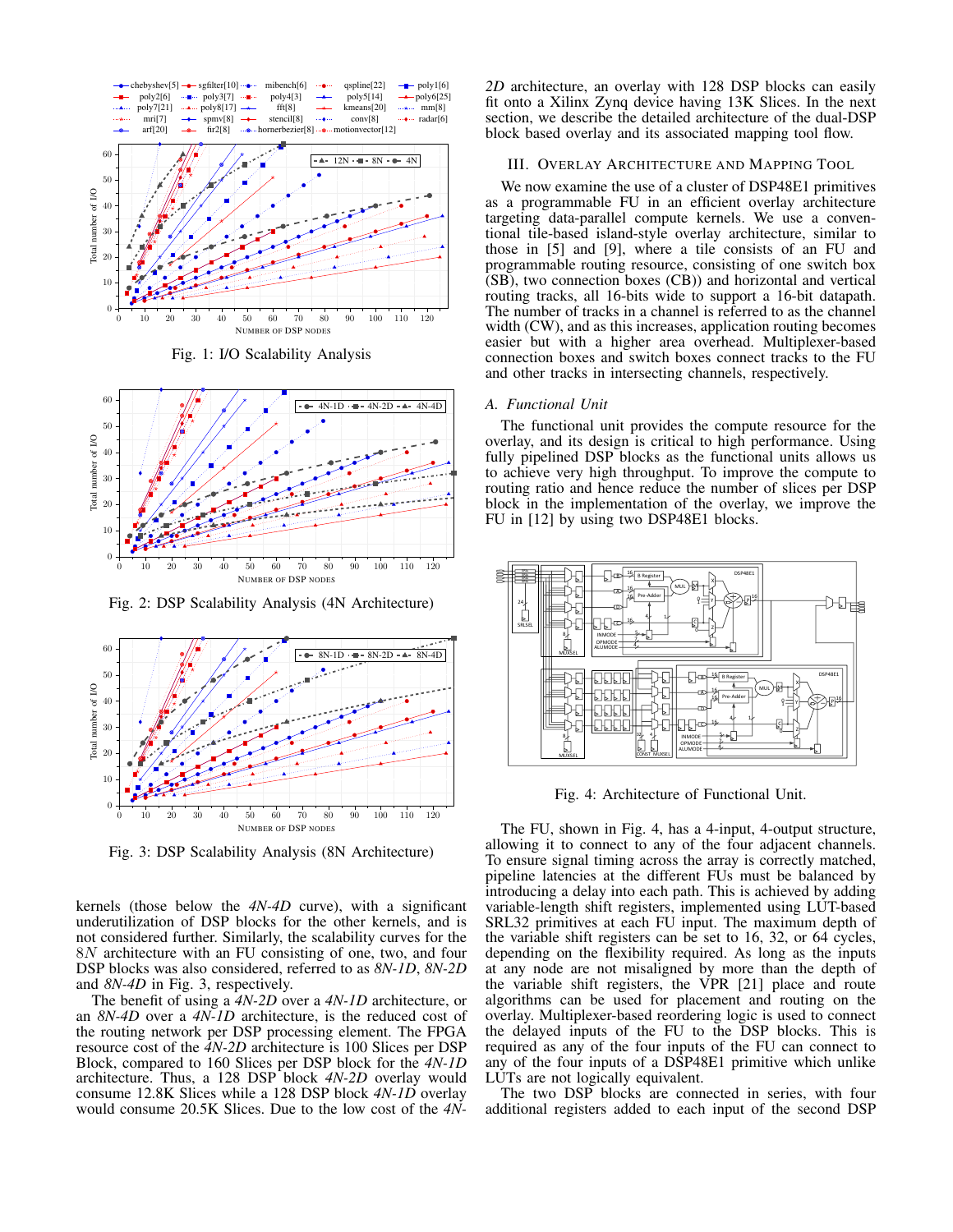block for pipeline balancing. Lastly, the output from either DSP block can be selected as the FU output. To maintain high  $F_{max}$ , all three pipeline stages in the DSP48E1 primitives are enabled. Additional registers are added at the output of each reordering multiplexer, at the input selector of the second DSP block and at the FU output. These registers, along with the registered outputs of the SRLs result in a total FU latency of 8 clock cycles when using only one DSP block and 13 clock cycles when using both DSP blocks.

## *B. Mapping tool*

The main advantage of using an overlay is that application kernels can be mapped directly to it with software-like speed and programmability and do not rely on vendor tools to generate a device specific bitstream. We use an automated mapping flow to provide a rapid, vendor independent, mapping to our proposed overlay. The mapping process comprises DFG extraction from HLL descriptions of compute kernels, mapping and clustering the DFG nodes onto the dual-DSP FU, architecture-aware kernel replication, VPR compatible FU netlist generation, placement and routing of the FU netlist onto the overlay, latency balancing and finally, configuration generation. Like the typical software compilation process, this mapping process is done offline, and does not impact performance. The three steps distinct from [12], DFG to dual-DSP FU based clustering, architecture aware kernel replication and latency balancing, and configuration generation, are described below, with more detail in [12].

*1) DFG to Dual-DSP FU based Clustering:* Firstly, the DFG description is parsed and translated into a DSP-aware DFG. In order to reduce the number of compute nodes, we merge multiple nodes based on the capabilities of the DSP48E1 primitive. Next, in order to support the dual-DSP FU, we apply an additional clustering step. We cluster two consecutive nodes in the DSP-aware DFG if the fan-in of the resulting node, excluding constants which are instantiated inside the FU, is  $\leq 4$ . Dual-DSP based clustering results in a significant reduction in the number of FUs required compared to an FU with just a single DSP block, also meaning less global routing resources are needed.

*2) Architecture Aware Kernel Replication:* If architecture aware kernel replication is enabled, the mapping tool instantiates multiple parallel instances of the compute kernels. This can be either as separate (e.g. different) kernel instances or as identical (e.g. replicated) instances. This optional step attempts to make better use of a large overlay based on the availability of I/O and compute resources.

*3) Latency Balancing and Configuration Generation:* The mapped kernel will only function correctly if all FU inputs arrive at the same execution cycle. This latency balancing is achieved by adding additional cycles to the SRL chains incorporated into the FUs to ensure alignment. To determine the latency imbalance at each node, we developed a tool to parse the VPR PAR output files and generate a routing resource graph. The routing resource graph is used to generate the overlay configuration (including the depth of each SRL) for the compute kernel. The tool also generates various kernel statistics including input to output latency, latency imbalance at each node, and maximum latency imbalance in the graph. The overlay configuration data is then used to set the programmable settings of the FU and the routing network.

#### IV. EXPERIMENTAL EVALUATION

We synthesize and map the CW2-4N-2D overlay architecture (an overlay with CW=2, 1 I/O per row/column and an FU with 2 DSP blocks) using Vivado 2014.2 onto a Xilinx Zynq XC7Z020 and evaluate its performance and that of our custom mapping tool using a benchmark set of compute kernels.

#### *A. Mapping to FPGA Fabric and Resource Usage*

An  $N \times N$  overlay would require  $N^2$  FUs,  $(N+1)^2$  SBs and  $2*N*(N+1)$  CBs. Table II shows the FPGA resources required for the FU, FU configuration registers (FUCR), SB, SB configuration registers (SBCR), CB and CB configuration registers (CBCR) for both the CW2-4N-2D and the CW4-8N-2D (in brackets) overlays. Note that there is no difference between the FU and FUCR for both overlays, the difference being restricted to just the routing tile. Next, we describe the individual overlay component mapping onto the physical FPGA fabric and their micro-architectural resource usage.

*1) Resource Usage for the Functional Unit:* As mentioned in Section III, the FU consists of programmable PEs, latency balancing logic and reordering logic. We use four 16-bit wide variable length shift registers, implemented as SLICEM shift register LUTs (SRLs) as the latency balancing logic, one on each of the four PE inputs. As we require a maximum delay of 64 clock cycles for our benchmark set we use two cascaded SRLs to form a chain and use 16 chains at each input of the PE to achieve a 16-bit variable delay of between 1 and 64 cycles. Thus each input consumes 32 LUTs and 16 FFs, resulting in 128 LUTs and 64 FFs for the complete latency balancing logic. The reordering logic requires 4 multiplexers with registered outputs, at the input of each PE, consuming 128 LUTs and 128 FFs in total. Additionally, we require three 16-bit registers at the DSP input ports (as shown in Fig. 4) for each PE, consuming 96 FFs. Delay lines at the four inputs of the second PE require 64 LUTs (SRLs) and 64 FFs and the second PE input selection logic requires 32 LUTs and 64 FFs. Finally at the output of the FU, we require a multiplexer with a registered output, consuming 8 LUTs and 16 FFs. Thus the total FU resource usage is 360 LUTs, 432 FFs and 2 DSP blocks. The FU configuration register includes 16 bits for each DSP block configuration, 16 bits for the two immediate operands, 8 bits for each reordering logic, 4 bits for the second PE input selection logic, 1 bit for the FU output selection logic and 24 bits for depth selection of the latency balancing logic. Hence, the FUCR consumes 109 FFs. The FU and FUCR resource utilization are given in Table II.

TABLE II: FPGA resource usage for overlay components

| Resource    | FU  | <b>FUCR</b> | SB.      | <b>SBCR</b> | CВ       | <b>CBCR</b> |
|-------------|-----|-------------|----------|-------------|----------|-------------|
| <b>LUTs</b> | 360 | $\Omega$    | 64 (128) | 0           | 48 (96)  | 0           |
| <b>FFs</b>  | 432 | 109         | $\Omega$ | 8(16)       | 64 (128) | 6 (12)      |
| <b>DSPs</b> |     | $\Omega$    | $\Omega$ | $_{0}$      | $\theta$ | $\theta$    |

*2) Resource Usage for Routing Resources:* For CW=2, a SB requires four 16-bit  $4 \times 1$  muxes, each consisting of 16 LUTs. The SB configuration register needs 8 bits, 2 for each of the 4 muxes. Hence the SBCR consumes 8 FFs. The total SB and SBCR resource usage, for CW=2, is shown in Table II. A CB consists of two  $2 \times 1$  and two  $4 \times 1$  muxes (each 16-bits wide). As each mux is registered, the total resource usage is 48 LUTs and 64 FFs. The CB configuration register requires 6 bits for the selection inputs of the 4 muxes and hence the SBCR consumes 6 FFs. Total CB and CBCR resource usage, for CW=2, is shown in Table II.

*3) Total Resource Usage and Performance Analysis:* The CW2-4N-2D overlay tile contains 1 FU, 1 SB, 2CBs and their configuration registers, while a border tile contains 1 SB, 1 CB and the configuration registers. Thus, an overlay tile consumes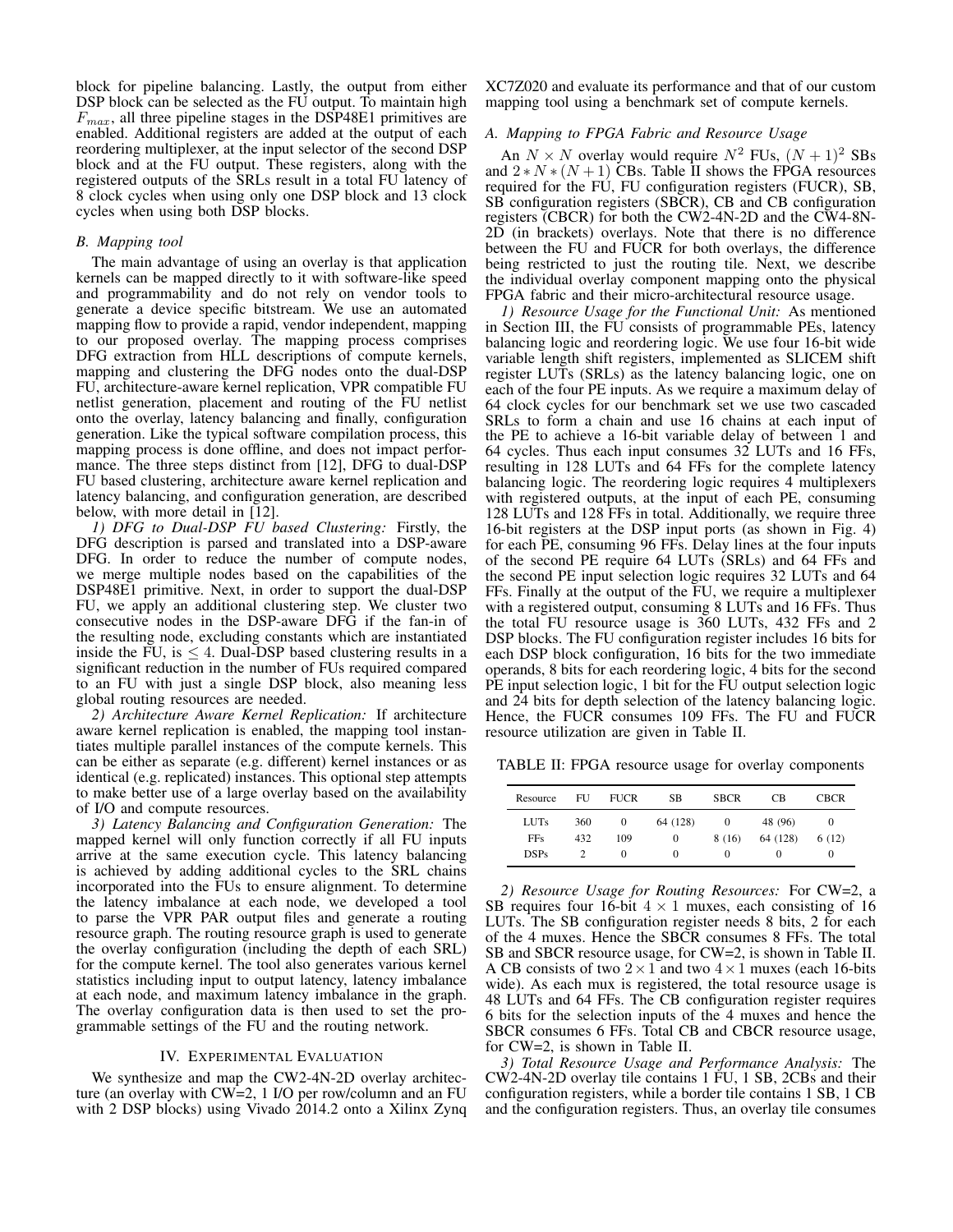520 LUTs, 625 FFs and 2 DSP blocks while a border tile consumes 112 LUTs and 76 FFs. The post-place and route resource consumption on Zynq, as a percentage of total FPGA resources, is shown in Fig. 5(a).

The overlay operating frequency approaches the DSP theoretical limit of 400 MHz on Zynq for small overlays, but as the overlay grows in size the frequency decreases slightly, as shown in Fig. 5(b). Since the DSP48E1 can support three operations, an  $N \times N$  overlay can support a maximum of  $6 \times N^2$ operations, and hence the peak throughput is  $6 * N^2 \times F_{max}$ operations per second, as shown in Fig. 5(b) for different overlay sizes.

The CW2-4N-2D overlay requires 109 configuration bits for the dual-DSP FU and 20 configuration bits for programming the routing network tile. Thus, an  $8 \times 8$  overlay has a configuration size of 9100 bits (1137 Bytes), and can be configured entirely in 45.5 us, compared to 31.6 ms for the entire Zynq programmable fabric using the PCAP port, a  $1000\times$  improvement in reconfiguration time.

We also mapped the overlay to a mid-sized Virtex-7 (XC7VX690T-2) device where we were able to implement a  $20 \times 20$  CW=2 overlay, resulting in a frequency of 380 MHz and a peak throughput of 912 GOPS. A quantitative comparison of the proposed overlay architecture with some existing overlays from the research literature is given in Table III.

For the different FPGA devices and overlay sizes we com-



Fig. 5: Zynq-7020 CW2-4N-2D overlay scalability results

TABLE III: Quantitative Comparison of Overlays

| Resource           | IF [10]      | IF (opt) $[10]$             | [11]        | $[12]$     | Proposed     | Proposed                                                          |
|--------------------|--------------|-----------------------------|-------------|------------|--------------|-------------------------------------------------------------------|
| Device             |              | XC5VLX330 XC5VLX330 XC7Z020 |             | XC77020    | XC77020      | <b>XC7VX690T</b>                                                  |
| <b>Slices LUTs</b> |              |                             |             |            |              | 51.8K 207K 51.8K 207K 13.3K 53K 13.3K 53K 13.3K 53K 108.3K 433.2K |
| Overlay            | $14\times14$ | $14\times14$                | $6\times 6$ | $8\times8$ | $8 \times 8$ | $20\times20$                                                      |
| LUTs used          | 91K(44%)     | 50K(24%)                    | 48K(90%)    | 28K(52%)   | 37K(70%)     | 228K(52%)                                                         |
| Fmax (MHz)         | 131          | 148                         | 175         | 338        | 300          | 380                                                               |
| Max OPs            | 196          | 196                         | 36          | 192        | 384          | 2400                                                              |
| GOPS               | 25.6         | 29                          | 6.3         | 65         | 115          | 912                                                               |
| LUTs/OP            | 465          | 255                         | 1333        | 146        | 96           | 95                                                                |

pare the resource usage in terms of the LUTs used and the percentage of total LUTs, frequency, maximum number of simultaneous arithmetic operations (Max OPs), peak throughput of the arithmetic operations in GOPS and the programmability cost in terms of LUTs/OP. These results show that we are competitive on almost all metrics. Programmability cost can be reduced further using alternative interconnect architectures such as hierarchical and nearest-neighbor interconnect.

#### *B. Mapping of Kernels onto the Overlay*

Our mapping tool takes a C description of the compute kernel and maps it onto the overlay using the steps described in Section III-B. The number of overlay tiles needed for each of the benchmarks, for DFGs, DSP-aware DFGs and clustered DFGs, is shown in Fig. 6. (The numbers on  $x$ -axis relate to the benchmark number from Table I.) We observe a reduction in the number of tiles required for DSP-aware DFGs and clustered DFGs of up to 50% and 69%, respectively. The advantage of DSP-aware clustered DFGs becomes apparent by examining specific benchmarks, such as *poly7* (benchmark 11), where only a single DFG instance can fit onto an  $8\times8$ overlay (as a minimum it requires a  $7 \times 7$  overlay). However, with DSP-aware clustered DFGs, 4 separate instances of the *poly7* benchmark are able to fit onto an  $8 \times 8$  overlay, utilising 56 of the 64 tiles.

Next we replicate multiple instances of the benchmarks from Table I and map them to our proposed CW2-4N-2D overlay. The  $x$ -axis of Fig. 7 indicates the benchmark number, followed by the number of replicated instances in brackets and shows that many applications are able to map multiple instances to the overlay. There are 4 benchmarks (benchmarks 25-28) which are unable to map to the CW2-4N-2D overlay due to I/O and internal routing requirements, instead requiring a CW4-8N-2D overlay. However, due to space constraints, we will not discuss that architecture here though we have successfully created it and mapped to it. Additionally, there are a number of benchmarks (benchmark 14-15, 17-19, 21- 22, and 24) that are unable to map more than 1 instance due to the I/O limitations of the CW2-4N-2D overlay, as indicated in Fig. 2.

The actual throughput, in GOPS, for the replicated benchmark instances is shown by the left bar in Fig. 7, calculated as the product of the DFG compute nodes and the implementation operating frequency. For example, an overlay throughput of 57.6 GOPS is achieved by instantiating 6 instances of the *poly8 (12)* benchmark. This is 50% of the absolute peak performance, of 115 GOPS, which could be hypothetically achieved by a synthetic kernel having 384 operations (128 Add/sub, 128 MUL, 128 ALU ops) which would fully utilise the DSP block resources of the 64 FUs in our  $8 \times 8$  overlay. It is clear that the benchmarks with modest I/O requirements benefit from replication, while those with larger I/O requirements would benefit from the CW4-8N-2D overlay.



Fig. 6: The number of tiles required for the kernels in table I